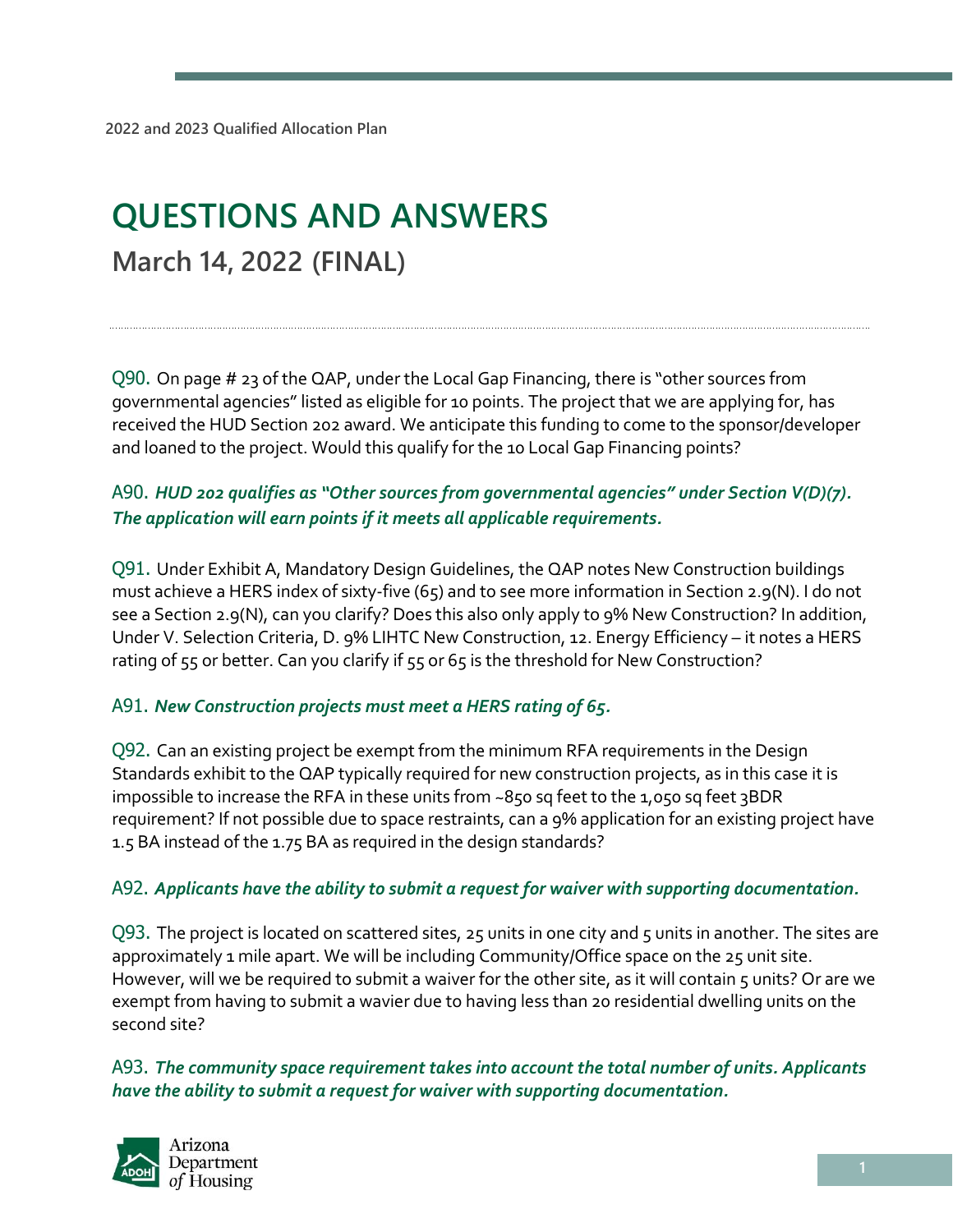**2022 and 2023 Qualified Allocation Plan**

Q94. We would like to question the responses to Q&A21 and Q&A84, both of which indicate that Supportive Housing units must be set aside as 30% AMI units. The response to these questions are very specific to certain types of rental assistance (Section 811, federal based vouchers, etc.). Other types of rental assistance (Tribal Housing Assistance Payment Agreements) do not include a 30% AMI restriction. Can ADOH identify where in the QAP, the QAP Definitions, or the application forms where it's stated that Supportive Housing units must be set aside as 30% AMI units?

#### A94. *Limiting to 30% AMI is a well-established standard practice for supportive housing across the country. However, ADOH may consider a higher limit in counties with extraordinarily low AMIs relative to the rest of the State, particularly if it corresponds with federal disability income payments.*

Q95. The QAP is silent on the allowed methods for calculating Utility Allowances. Can ADOH confirm that they will accept all approved methods under Section 42 including the applicable PHA UA method?

## A95. *ADOH will accept any allowable method for which the project would be eligible and is adequately supported by submitted documentation.*

Q96. The QAP calls out the fixture maximum flow rate for bathroom faucets to be 0.5 GPM. Anything 1.5-0.5 is considered ultra low flow faucets. Was this meant to be 0.5 or 1.5?

#### A96. *The listed standard (0.5 GPM) was intended.*

Q97. The 2012 QAP provided that "ADOH will underwrite to a Vacancy Rate of 10%" (see 2012 QAP Section 7(C)(2)(c); page 65 attached). In 2012, Arizona and Metro Phoenix were still in the Great Recession (with high apartment Vacancy). So the 2012 Phase 1 project was underwritten by ADOH at a 10% vacancy; with a 2012 Market Study Vacancy Rate at less than seven percent. The actual performance of Phase 1 has had a Vacancy Rate under 5% for many, many years. With this situation, what information does ADOH need in our Application to show that we can demonstrate a Vacancy Rate on Phase 1 of less than 5%?

#### A97. *For the situation described ADOH would accept documentation demonstrating the vacancy rate (below 5%) for the actual occupancy of the earlier phase.*

Q98. Do we submit the HUD 811 application with the LIHTC application? Or does that happen after a LIHTC award to the Project?

A98. *There are not any remaining Section 811 PRAs available under the existing NOFA. However, applicants may still elect to participate and receive points through their selection and certification on the self-score application form.*

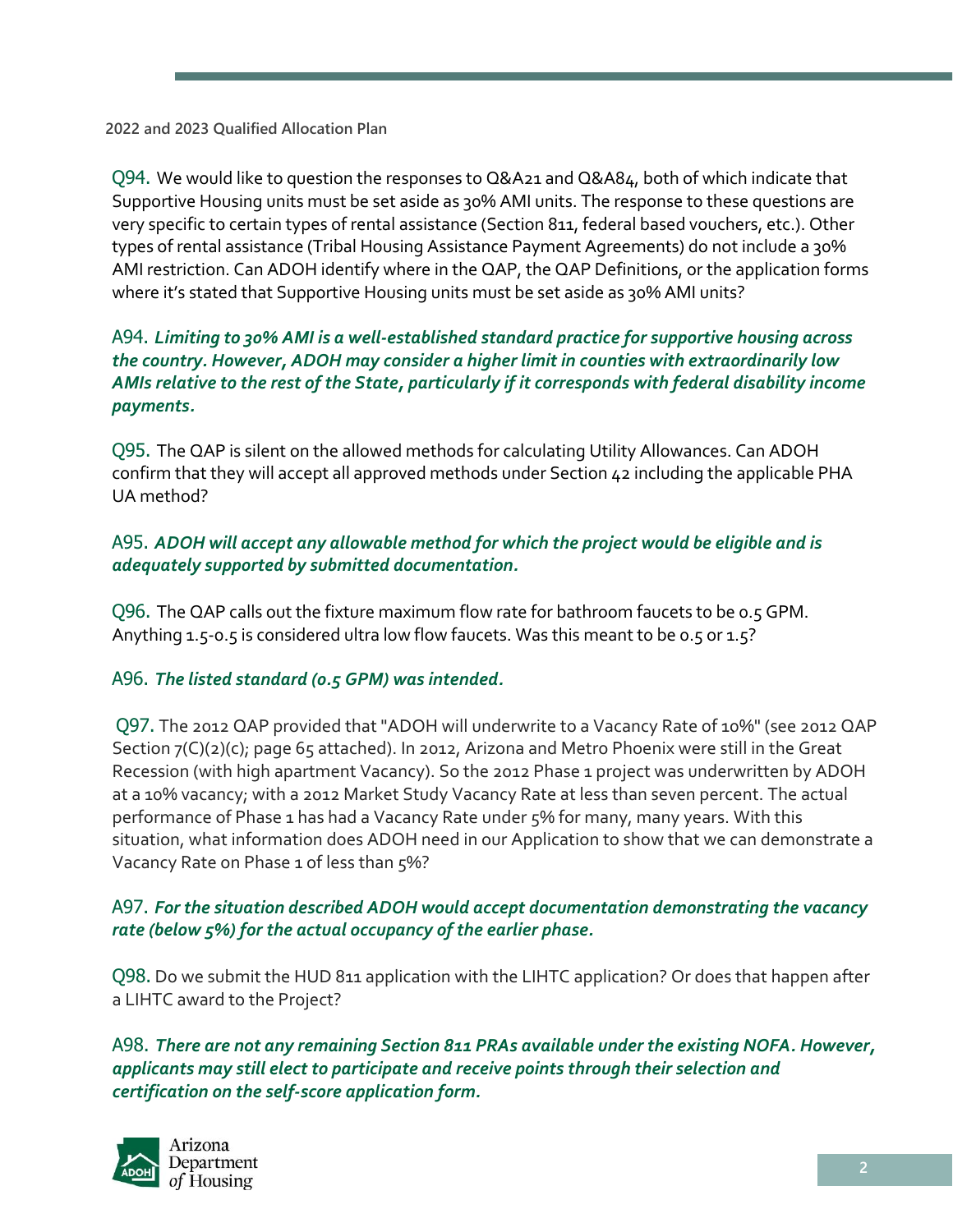**2022 and 2023 Qualified Allocation Plan**

Q99. Is the HUD 811 contract for 30% AMI?

A99. *Yes.*

Q100. Lease-up after 60 days with NO 811 contract the unit is available for rent to the next available qualified tenant on our waiting list? And how do we document this?

A100. *Yes. ADOH will work with awarded applicants to document this process in the event of this occurrence.*

Q101. Form 2, there is not a box to check "CNI Set-Aside"

A101. *Choice Neighborhoods is not a set-aside, therefore it is not listed on Form 2. Eligible Choice Neighborhoods projects are identified in the 2022-2023 QAP as subject to an adjustment process.*

Q102. Regarding LIHTC pricing guidance, do you know when the urban and rural guidance will be out?

A102. *ADOH will release an information bulletin next week with federal pricing guidance.* 

Q103. Can ADOH NHTF these funds result in both receiving points for Local Gap Financing and Local Government RFP? Do we need some type of commitment letter from ADOH to claim these points?

#### A103*. ADOH NHTF may result in points for rural projects under the local gap financing criteria; an award letter will not be required. ADOH NHTF will not qualify for points under the Local Government RFP.*

Q104. Under IV. Interior Design, it lists the units RFA requirements for min and max s.f. of unit sizes. Then it lists the max s.f. for garages. Is it safe to say that attached garages to a unit are not part of the residential floor area?

#### A104*. Yes, garages are not included in Residential Floor Area (RFA) calculation.*

Q105. Tab 12 is still asking for us to meet or exceed the Mandatory Design Guidelines for Multifamily Rental Housing (Exhibit D). Shouldn't this say Exhibit A?

#### A105*. Yes.*

Q106. Are the Arizona State Tax Credits Allocated Credits where the State Tax Credits can only be used by partners in the Ownership entity or, are the State Tax Credits Certificated Credits whereby an entity outside of the Ownership entity may purchase and use the credits?